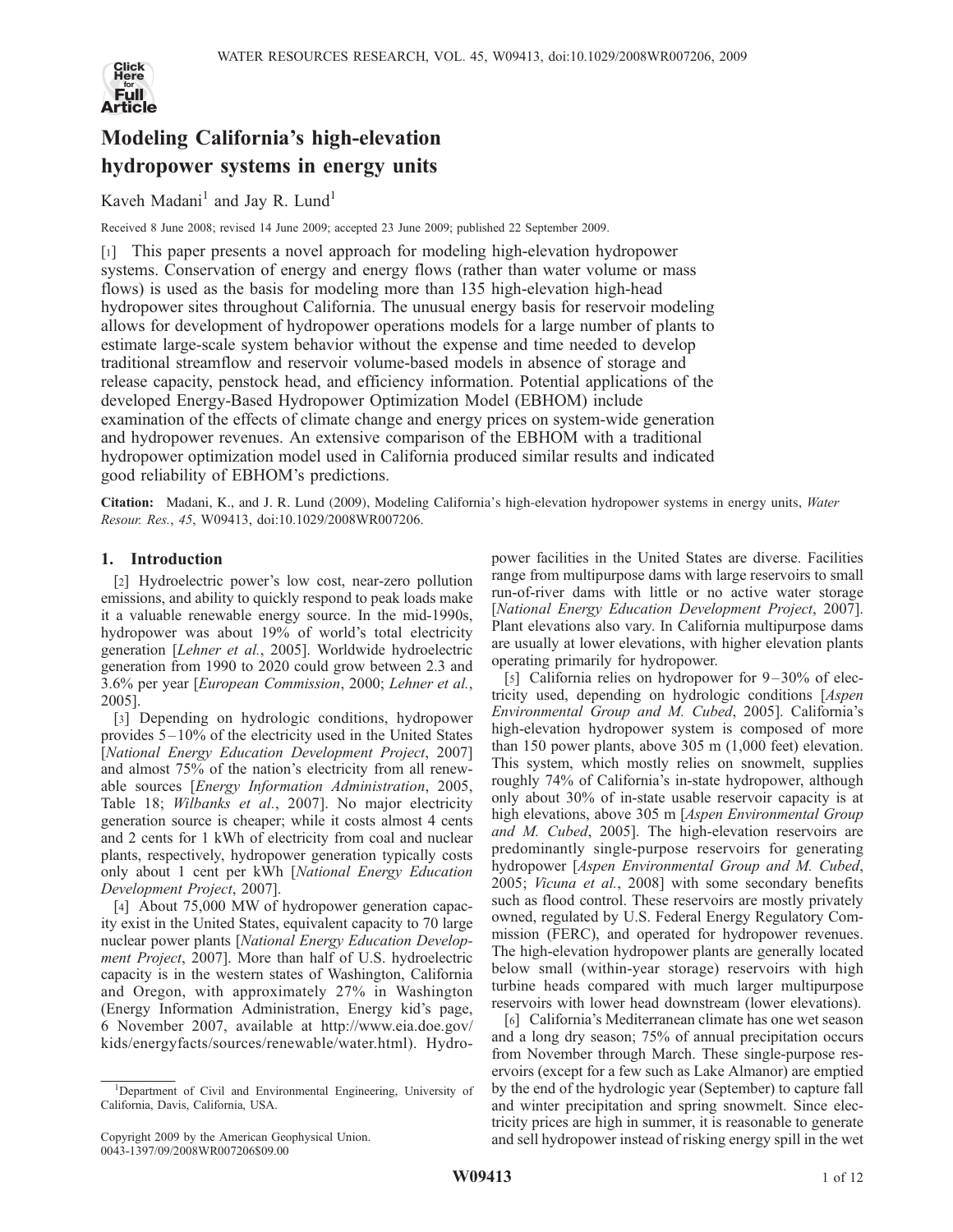season when energy prices are lower. Therefore, only one major drawdown-refill cycle per year is typical for hydropower and water supply operations in California.

[7] Hydropower generation varies greatly between years with varying inflows, as well as competing water uses, such as flood control, water supply, recreation, and in-stream flow requirements (for water rights, navigation, and protection of fish and wildlife) [National Energy Education Development Project, 2007]. Given hydropower's economic value and its role in complex water systems, it is reasonable to seek optimal operation of hydropower generation and adaptation to changing conditions. Optimization modeling is common for studying the performance of hydropower systems under different conditions and for guiding reservoir operations. Conventional simulation and optimization methods used for hydropower systems [Grygier and Stedinger, 1985; Arnold et al., 1994; Jacobs et al., 1995; Vicuna et al., 2008] are quite useful but their application to extensive hydropower systems is intensive, costly, and often proprietary. For instance, there are 2,388 hydropower plants in the United States, 411 plants are in California [Hall and Reeves, 2006]. Studying climate change effects on hydropower generation in the United States or even in California through conventional detailed modeling of each system requires large investments of time and money, especially when basic information such as stream flows, turbine capacities, storage operating capacities, and energy storage capacity are not readily available for each plant. Given the proprietary nature of most existing hydropower models and data, there is value for a less detailed method of modeling extensive hydropower systems lacking detailed information. This paper introduces a new method for studying optimal operation of high-elevation systems, which operate predominantly for hydropower, with high head and negligible over-year storage, in absence of detailed information.

[8] Energy-based modeling of single-purpose hydropower systems is presented, along with application to 137 hydropower plants throughout California. We begin with the general model formulation, followed by novel methods for estimating the energy storage capacity of hydropower units and representing hourly varying prices in reservoir models at larger time scales. A small change in the formulation is introduced for cyclic seasonal operations. Comparison of model generation estimates is made with the historical generation in an average hydrologic year at a particular facility in California. Discussion of the general estimation of parameters for 156 hydropower plants in California is made. Then the model is applied to estimate optimal monthly energy generation at 137 hydropower plants in California for a 14 year period. The paper concludes with a discussion of potential applications, limitations, and conclusions. The primary advantage of this approach is to develop policy and operational insights for large numbers of hydropower plants where traditional reservoir model development and estimation would be prohibitively costly and time consuming.

#### 2. Energy-Based Hydropower Optimization Model (EBHOM)

[9] Unlike conventional models, where calculations are in volumetric units, the Energy-Based Hydropower Optimization Model (EBHOM), introduced here, is a monthly step

model which does all storage, release, and flow calculations in energy units. EBHOM is developed to investigate the performance of the system under different conditions and can contribute to studies in which active storage capacity data and penstock head information are unavailable. In such studies, energy storage capacity for each unit can be calculated on the basis of differences in seasonal water inflow distribution and energy generation data. EBHOM can then be used to explore the optimal operation of the system for different scenarios.

[10] Most high-elevation hydropower plants operate for net revenue maximization [Jacobs et al., 1995]. Lowerelevation plants tend to operate for a greater variety of purposes. Since hydropower operating costs are essentially fixed (at monthly scale), an operational surrogate for net revenue maximization is revenue maximization. EBHOM's simple general mathematical formulation (in energy units) is

$$
Maximize Z = \sum_{i=1}^{12} P_i \times G_i
$$
 (1)

subject to

$$
S_1 = 0(\text{initial condition})\tag{2}
$$

$$
S_i \leq \text{Scap} \text{ (energy storage capacity)}, \ \forall i \tag{3}
$$

 $S_i = e_{i-1} + S_{i-1} - R_{i-1}$ (conservation of energy),  $\forall i$  (4)

$$
G_i \leq R_i, \ \forall i \tag{5}
$$

$$
G_i \leq Gcap \text{ (generation capacity)}, \ \forall i \tag{6}
$$

$$
G_i, S_i, R_i \ge 0 \text{ (nonnegativity)}, \ \forall i (i = 1, 2, 3, \dots, 12) \tag{7}
$$

where  $Z$  = revenue;  $G_i$  = hydropower generation in month i (MWh/month);  $P_i$  = price of electricity in month *i* (\$/MWh);  $S_i$  = energy storage at the beginning of month *i* (MWh);  $Scap =$  energy storage capacity (MWh);  $e_i =$  energy runoff in month *i* (MWh);  $R_i$  = energy release in month *i* (MWh/ month) (decision variable);  $Gcap =$  generation capacity (MWh/month); and  $i = 1$  corresponds to the first month of the refill cycle with energy storage at the beginning of this month set equal to zero (equation (2)).

[11] This formulation is valid when the reservoir is used only for hydropower generation, and primarily for seasonal (as opposed to over-year) storage. The formulation also requires a ''high-head'' condition where storage does not significantly affect hydropower head.

#### 3. Estimating Seasonal Energy Storage Capacity

[12] Normal estimation of a reservoir's energy storage capacity involves integrating the potential energy content over all reservoir elevations, presuming detailed knowledge of penstocks, reservoir geometries, and bank storage. Obtaining storage capacity data and penstock head information for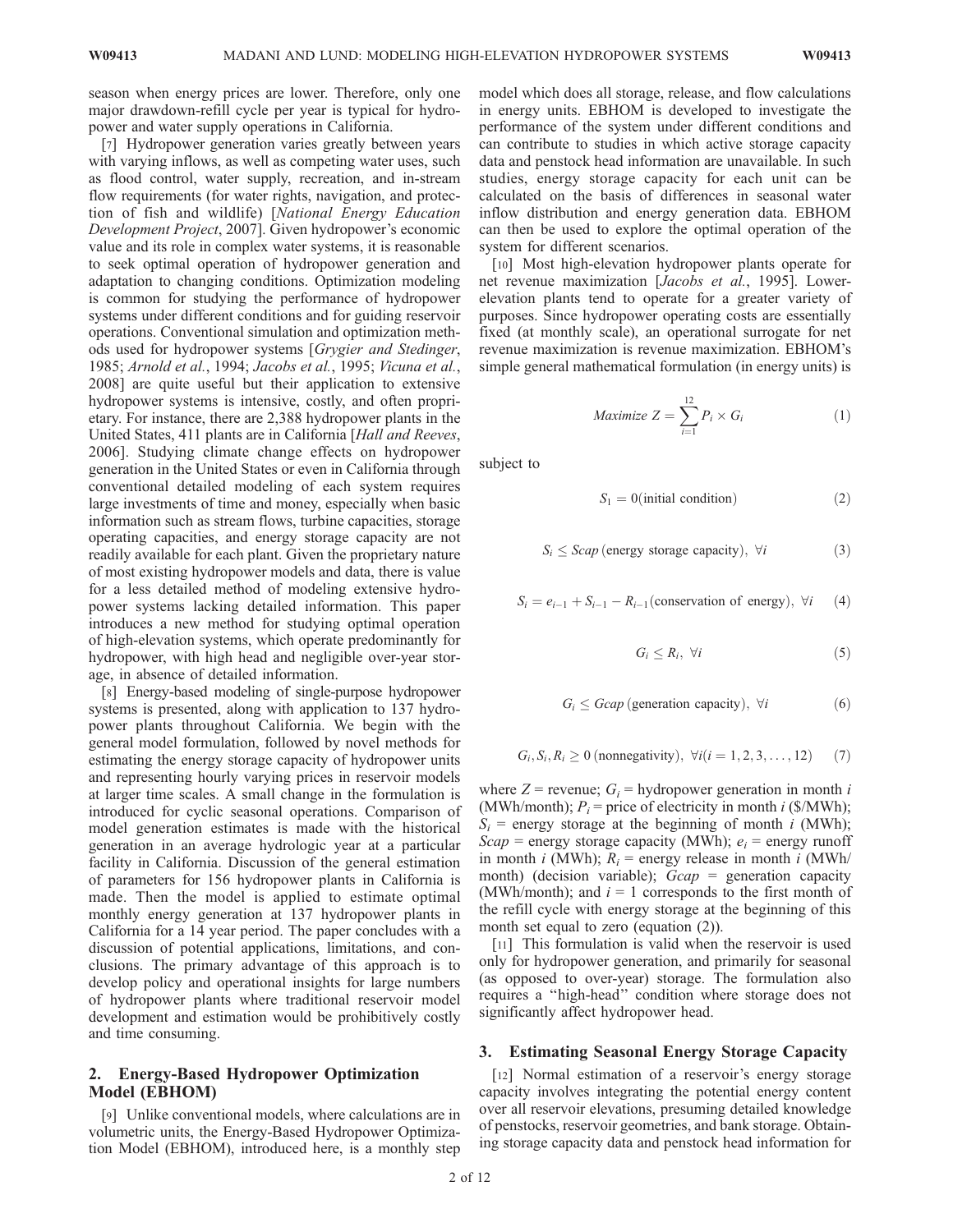

Figure 1. Calculation of operational storage capacity belonging to White Rock hydropower plant based on NSM. The shaded area between the two curves represents reservoir storage capacity in percentage of annual inflows.

many individual reservoirs is a big obstacle in large-scale hydropower systems modeling, especially if they belong to private owners with proprietary interests in information. Even if volumetric storage capacities were available, conventional estimation of energy storage capacities (that portion of the capacity storing water for electricity generation) would have been tedious and probably unreliable. To estimate the energy storage capacity of each power plant, it is assumed that the existing storage and release capacities of a high-elevation hydropower reservoir are sufficient to operationally accommodate the runoff in an average water year without water spilling from the reservoir.

[13] The proposed no-spill method (NSM) estimates seasonal energy storage capacity under the following conditions.

[14] 1. The reservoir does not spill energy in the average year, and all releases are made through the turbines. Energy spill results when runoff energy is lost from the system because it can be neither stored nor sent through the turbines because of limited storage and turbine capacities. Energy spill is the energy value of the available runoff which cannot contribute to energy production. For California, this lack of spill in an average year was confirmed in conversations with the private hydropower operators of most high-elevation plants in California. This condition sets a lower bound for storage capacity estimation. Actual reservoir capacity will exceed this lower bound if the reservoir does not fill in an average year. However, for calculation purposes it is assumed that the reservoir fills in an average year, making the approach pessimistic.

[15] 2. The power plant is a high-head facility where the effect of reservoir storage on turbine head is small. Generally, turbine head in high-elevation hydropower facilities is mostly from penstock drops, rather than additional elevation within the reservoir. This allows a linear relationship between water and energy stored in the reservoir, and seems common for many proprietary models for this system.

[16] 3. The seasonal distribution of inflow is known. Average seasonal flow distributions from nearby gages are used here to reflect seasonal runoff and snowmelt conditions.

[17] 4. There is only one major drawdown-refill cycle per year. Hydropower reservoirs typically fill once each year in California.

[18] High-elevation hydropower facilities usually have a within-year storage pool and mostly have watersheds above 305 m (1,000 feet). In California, many of these systems rely on snowpack to increase seasonal storage.

[19] The NSM estimates seasonal storage capacity in energy units by finding the area between the monthly runoff and monthly generation curves when both are expressed as monthly percentages of the annual average quantity. In month *i*, the runoff percentage (*runoffPercent<sub>i</sub>*) and generation percentage (genPercent<sub>i</sub>) can be calculated by dividing the average runoff in month i (*average runoff<sub>i</sub>*) and the average generation in month *i* (*average generation*<sub>*i*</sub>) by the average annual runoff (average annual runoff) and the average annual generation (average annual generation), respectively:

$$
runoffPercent_i = \frac{average\ runoff_i}{average\ annual\ runoff}
$$
 (8)

$$
genPercent(i) = \frac{average \, generation(i)}{average \, annual \, generation} \tag{9}
$$

In percentage terms, the sum of differences between the two curves for a year (12 months) should be zero:

$$
\sum_{i=1}^{12} (runoffPercent_i - genPercent_i) = 0
$$
 (10)

In the 12 month period there are months  $i$  when the runoff percentage exceeds the generation percentage (when some runoff is stored in the reservoir) and months  $j$  when the generation percentage exceeds the runoff percentage (when some hydropower is generated by releasing stored water).

$$
\sum_{i} (runoffPercent_i - genPercent_i) -
$$

$$
\sum_{j} (genPercent_j - runoffPercent_j) = 0
$$
(11)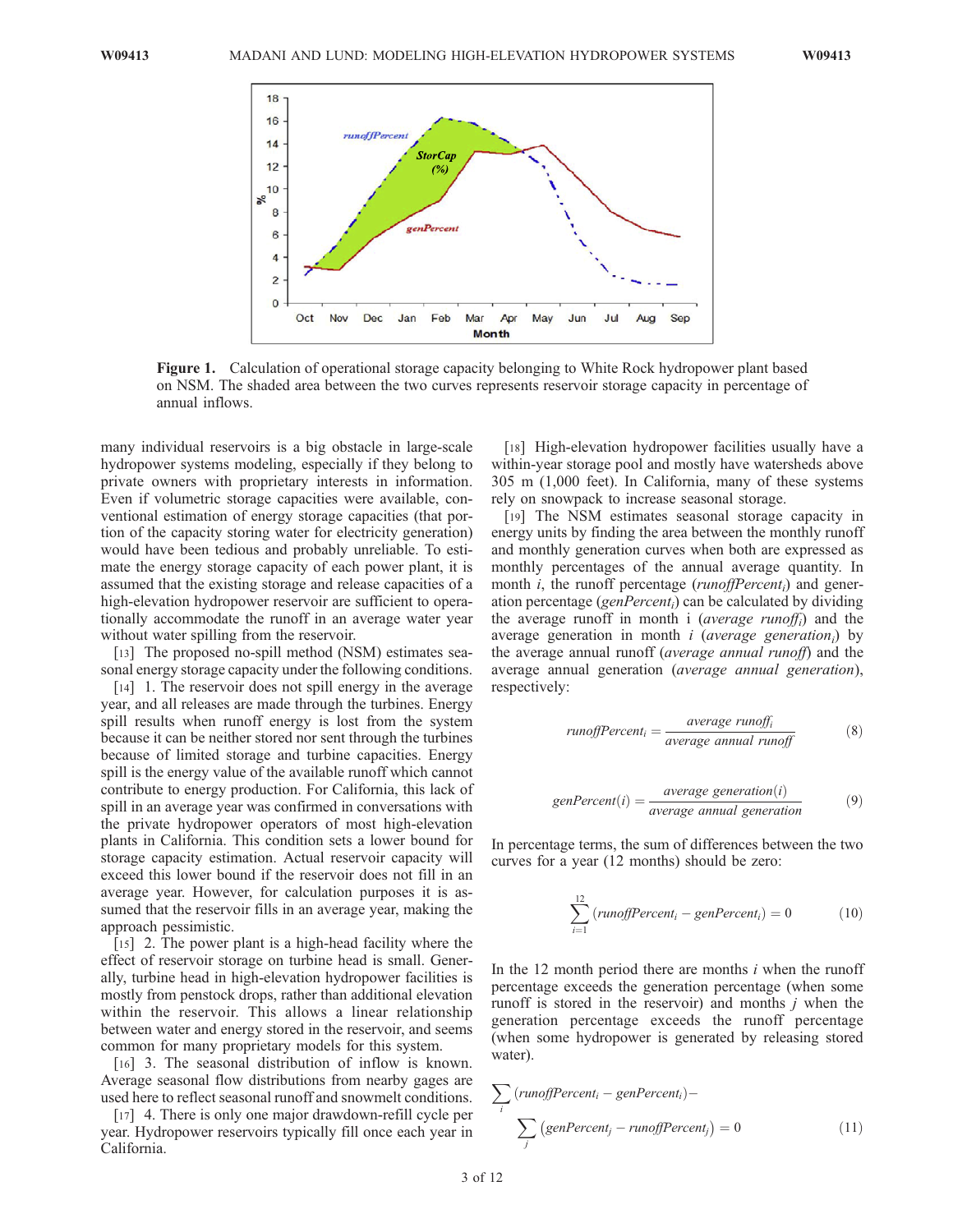So, with only one refill-drawdown cycle per year, little overyear storage, and the reservoir on the verge of spilling at its fullest, the seasonal storage capacity (StorCapPercent) as a percent of total inflow is (Figure 1)

$$
StorCapPercent = \sum_{i} (runPercent_i - genPercent_i)
$$
 (12)

or

$$
StorCapPercent = \sum_{j} (genPercent_j - runoffPercent_j)
$$
 (13)

Multiplying the storage capacity percentage (StorCapPercent) by the average annual generation gives the active (operational) energy storage capacity (Scap):

$$
Scap = StorCapPercent \times average annual generation
$$
 (14)

Multiplying the storage capacity percentage by the average annual runoff gives the volumetric active (operational) water storage capacity (WScap) directly used for hydropower generation:

$$
WScap = StorCapPercent \times average annual runoff \qquad (15)
$$

This method produces a lower-bound estimate of energy storage capacity, as many reservoirs will not spill or fill in wetter than average years. The NSM also assumes reservoirs have negligible over-year storage, which is true for highelevation hydropower reservoirs in California with a few exceptions (such as Lake Almanor).

[20] Figure 1 shows how the active storage capacity for the White Rock hydropower plant, with generation capacity of 165 GWh per month and average annual generation of 537 GWh in California was estimated using NSM. Monthly generation data were available for the years 1985 to 1998. Monthly runoff (inflow) data were obtained from U.S. Geological Survey (USGS) gauges. The mean monthly and mean annual runoffs were estimated for the study period. Mean monthly runoff and mean monthly generation were then normalized into percent of mean annual runoff (equation (8)) and mean annual generation (equation (9)), respectively, as shown in Figure 1. On the basis of equation (12) or equation (13), the shaded area between the two curves (22.5%) represents the storage capacity as a percentage of total generation or flow (StorCapPercent). Active storage capacity of this reservoir (the portion of actual energy storage capacity used for storing water for hydropower) was found to be 121 GWh (equation (14)).

[21] At a monthly time scale, several stair-stepped power houses (in series) might benefit from water stored in one upstream reservoir. When one power plant draws water from several upstream reservoirs (in parallel or series) the energy storage calculated for the power plant will reflect the total effective energy storage upstream of the plant. For instance for 2 reservoirs in series, the effective storage capacity belonging to the power station located below the second (lower) reservoir is determined on the basis of the difference between the undisturbed (natural) runoff to the first reservoir and the energy outflow from the second power plant. In that case, the calculated storage capacity is

the effective storage capacity of the lower reservoir plus the portion effective storage capacity of the upper reservoir used for regulating inflow to the lower reservoir. Indeed, in this case the difference between the runoff and generation curves could be smaller without an upstream reservoir. However, with an upstream reservoir, energy is stored in the upper reservoir for some period, so the total effective energy storage capacity is higher than the energy storage capacity of the lower reservoir. This can become more complicated, as inflows for downstream power plants might be dominated by releases from upstream plants, not the assumed monthly inflow distribution for the power plant. Ultimately, this is a limitation of such coarse less detailed modeling. Incorporating such effects would require much greater modeling effort, which we needed to avoid here.

#### 4. Energy Price Representation

[22] If fixed monthly energy prices are used in equation (1), EBHOM is linear as done in studies by Vicuna et al. [2008] and Madani and Lund [2007]. However, if fixed monthly energy prices are used, while maximizing revenue, the model suggests no generation in months with low prices to allow more generation in months with higher average prices, within storage capacity limits [Madani and Lund, 2007]. In real electricity markets, prices fluctuate hourly and marginal revenues of generation decrease with increased hours of generation. Linear EBHOM (monthly model) does not capture the varying nature of energy prices and the considerable effects of on-peak and off-peak pricing on the revenues. Considering on-peak and off-peak monthly prices in the linear model [Vicuna et al., 2008] captures some effects of nonconstant energy prices. It is possible to explicitly capture the varying nature of energy prices if a linear EBHOM is formulated on an hourly basis. However, requires 730 times more decision variables (one month is 730 h on average). To decrease calculation time and effort, EBHOM can be formulated on a monthly basis as a concave nonlinear problem to represent on-peak and off-peak price variability, with a revised objective function (equation (1)) as follows:

$$
Maximize Z = \sum_{i=1}^{12} P_i(h_i) \times G_i
$$
 (16)

where average monthly energy price  $P(h_i)$  is a function of total hours of generation in month  $i$ . The variation in price with generation is not a result of price effects from an individual power plant's generation. Instead, this price variation represents the hourly variability in energy prices of the overall energy market responding mostly to continuous on-peak and off-peak variability in energy demands. Price for an individual plant's operation varies with the number of hours it operates. Since these plants are run to maximize power revenues, they are assumed to be operated in hours when the energy market offers higher prices.

[23] If a plant operates for hydropower, then the frequency distribution of hourly hydropower prices (Figure 2) can be integrated into an average revenue function of turbine release as a percent of monthly turbine capacity (Figure 3). If operating only for hydropower, a utility will release first at high-valued times and only release at lower-valued times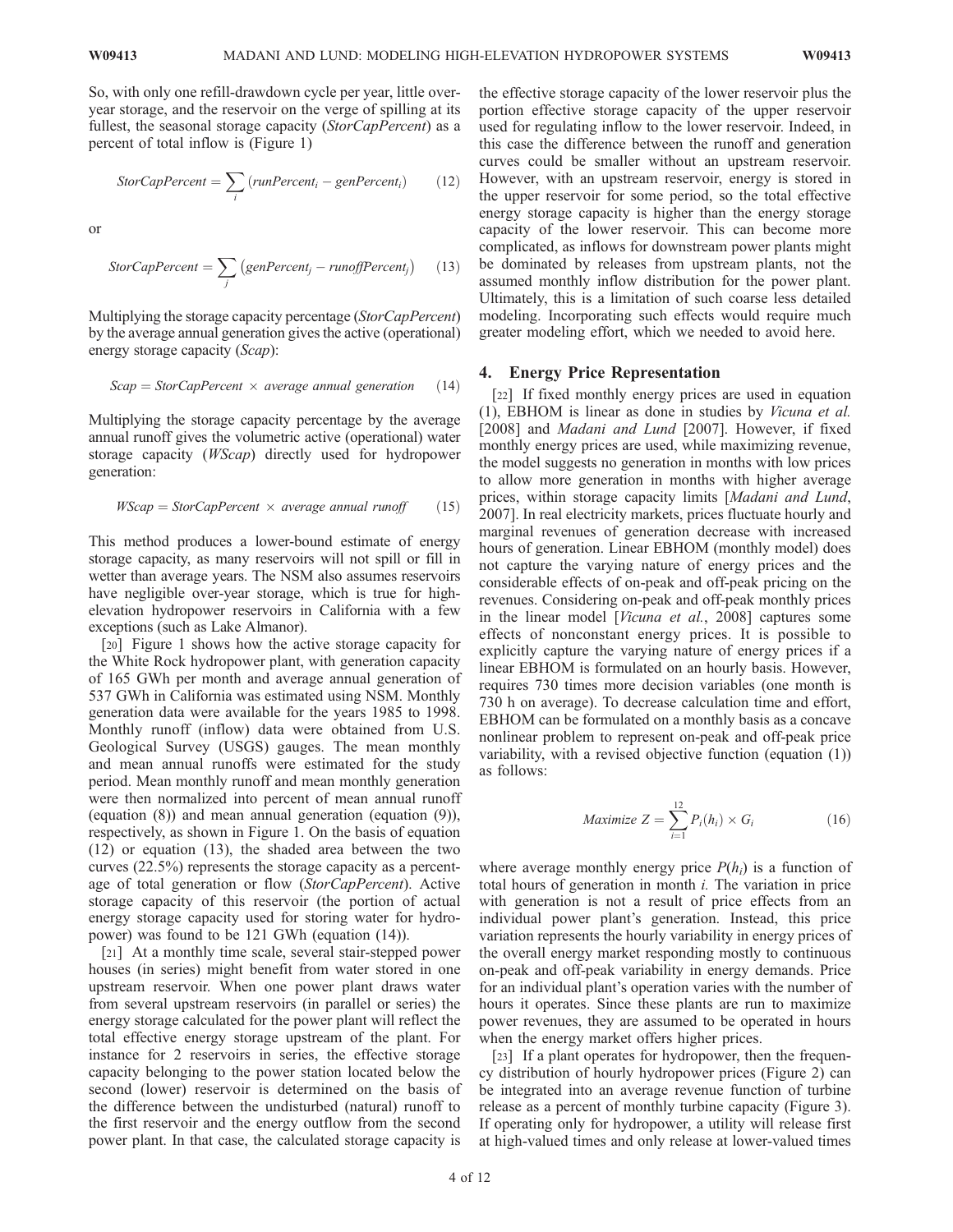

Figure 2. Frequency of California's hourly hydroelectricity price in October 2005 (Oasis Web site, http://oasis.caiso.com/).

as water becomes more abundant. The resulting benefit function allows approximate representation of hourly pricing within a monthly model. Hourly price frequencies from 2005 are used to develop revenue functions for each month (2005 prices were used only because of unavailability of price data for earlier years). Figure 2 shows the frequency of real-time market hourly energy prices in October 2005 in California, spanning on-peak and off-peak prices. For optimal hydropower operations, average energy price declines as hours of generation increase, so small releases are targeted for the maximum energy price and lowest average price occurs when release equals generation capacity. Since monthly generation increases by increasing the hours of turbine run, it is assumed that revenue from each plant is a function of the proportion of used monthly generation capacity:

$$
z_i(h_i) = z_i(g_i) \tag{17}
$$

where  $g_i$  is the proportion of monthly generation capacity used:

Integration over the price curve in a given month (Figure 2) gives that month's revenue  $(z_i)$  as follows:

$$
z_i(g_i) = Gcap \int\limits_0^{g_i} P_i(g_i) dg_i \qquad (19)
$$

Using equation (19), concave revenue curves for each month (October in this example) can be derived, as shown in Figure 3. In Figure 3, the horizontal axis shows  $g_i$ (October), and the vertical axis shows the corresponding average revenue per unit of plant generation capacity  $\left(\frac{z_i(g_i)}{Geap}\right)$ . From Figure 3, if the power plant generates at its full capacity in October, revenue at that power plant is 48 \$/MWh times its generation capacity. Revenue curves for any given fixedhead Californian hydropower plant in each month can be derived by multiplying both axes of Figure 3 by generation capacity of that power plant. Such curves can then be piecewise linearized or included nonlinearly, and summed over the months for the objective function of EBHOM (equation (16) as follows):



Figure 3. Revenue generation correlation in October 2005 (Oasis Web site, http://oasis.caiso.com/).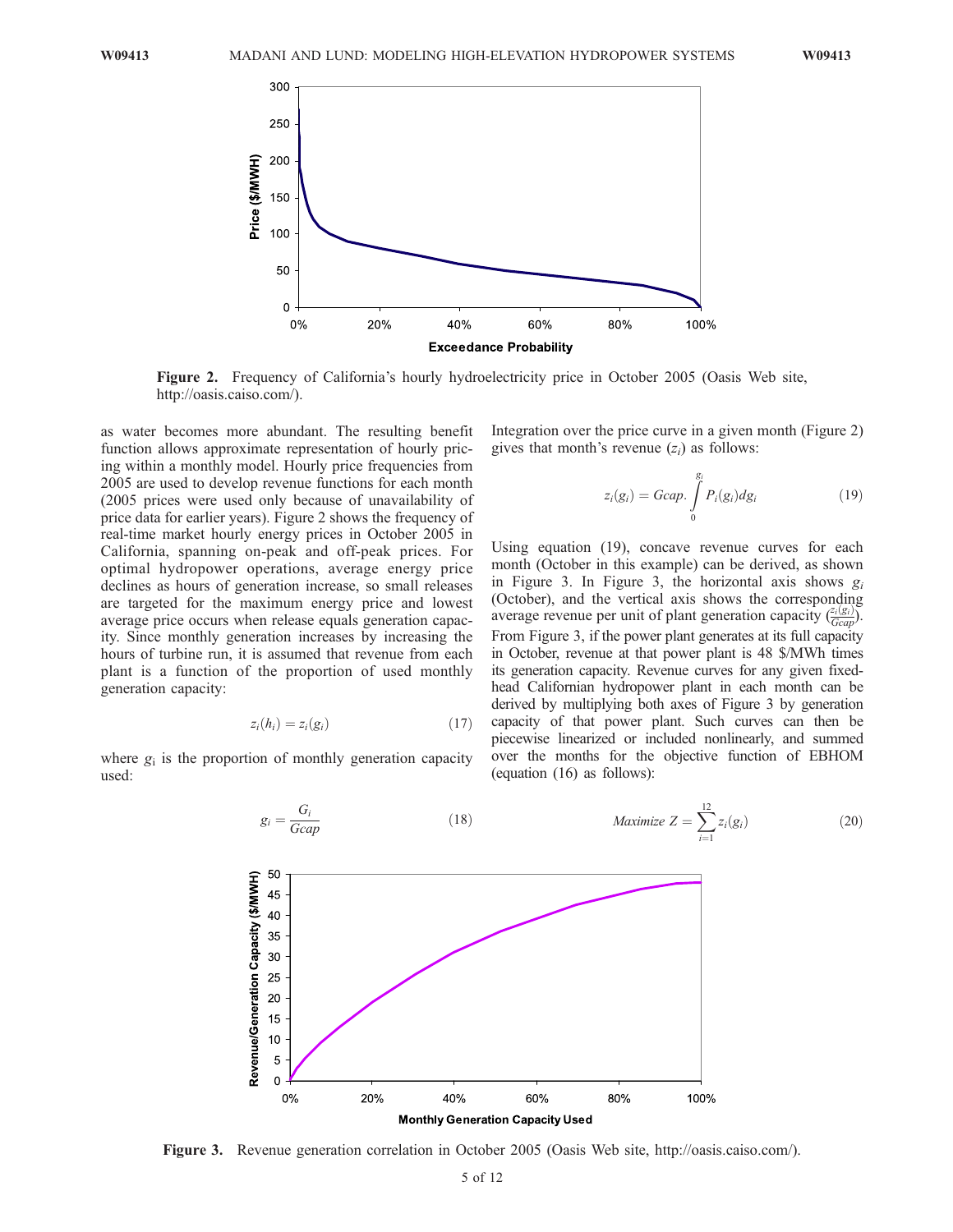

Figure 4. Comparison of average historical monthly electricity generation and optimal monthly electricity generation (found by EBHOM) at White Rock Hydropower Plant in California.

This formulation reflects continuous on-peak on off-peak energy grid prices. These energy market prices occur for the same hours of the day, across all plants. The price does not decrease because of the quantity of energy generated, but because of the hours of the day generated.

#### 5. Reformulation for Cyclical Operations

[24] The EBHOM, as defined earlier, can be sensitive to the initial storage condition (equation (2)). Each reservoir has a specific refill and drawdown cycle. To find the best initial condition (refill month) for a single reservoir, the EBHOM could be run 12 times for the 12 different possible refill months, saving the decision values from the best performing refill month.

[25] Although simple and comprehensible, running the model 12 times for each reservoir requires excessive computation time for large systems. To decrease the calculation time the formulation is revised by replacing the first two constraints (equations (2) and (3)) with the following four constraints:

$$
S_1 = big (initial condition)
$$
 (21)

$$
S_{\min} \le S_i, \ \forall i \tag{22}
$$

$$
S_i \le S_{\text{max}}, \ \forall i \tag{23}
$$

$$
S_{\text{max}} - S_{\text{min}} \leq Scap \left(\text{storage capacity constraint}\right) \qquad (24)
$$

where big = an arbitrary large number exceeding  $Scap$ ;  $S_{\text{min}}$  = minimum energy storage during the year (12 months period) (a decision variable); and  $S_{\text{max}} = \text{maximum energy}$ storage during the year (a decision variable).

[26] This formulation sets initial storage at a large nominal level (big). Storage changes are then made conventionally around this nominal level, with storage constrained to return to this initial level. The storage capacity constraint is enforced by defining the minimum and maximum storages

from all months (equations (22) and (23)), and then constraining the difference (equation (24)), which is the amplitude of the annual drawdown-refill cycle. This limits real storage within the real storage capacity. Since the nominal initial storage exceeds the reservoir's capacity, nominal storage cannot become negative.

#### 6. Comparison for White Rock Power Plant

[27] Figure 4 compares the average historical (recorded) hydropower generation (period 1985-1998) and the EBHOM's estimation of average optimal monthly hydropower generation in the same period at White Rock Hydropower Plant, part of the Sacramento Municipal Utility District (SMUD) reservoir system. Assuming a fixed energy head, unregulated water runoff is linearly related to available energy runoff. On the basis of the no-spill assumption, total annual energy generation for a given hydropower plant (from observed energy generation data) in a given year equals the annual available energy runoff at its location in that year, and only the seasonal distributions differ. Accordingly, the monthly distribution of energy runoff in each year was assumed to be the distribution of mean monthly runoff for the period 1928 to 1949. Monthly energy runoff was computed (for use in equation (4)) on the basis of the monthly runoff distribution given by the hydrologic record where annual energy runoff equals the annual hydropower generation. Monthly revenue curves were based on information from California Independent System Operator Open Access Same-Time Information System Web Site for the year 2005 (Hourly average energy prices, California Independent System Operator Open Access Same-Time Information System (OASIS), 2007, http://oasis.caiso.com/). The nonlinear optimization problem was solved by linear programming through piecewise linearization of the concave revenue function.

[28] Generally, the difference of historical and modeled values is due to the mismatching runoff, hydropower generation, and price data sets used, and nonenergy hydropower operations such as maintaining spinning reserves. The summer generation peak found by the model (in September) is due to the high price of energy in September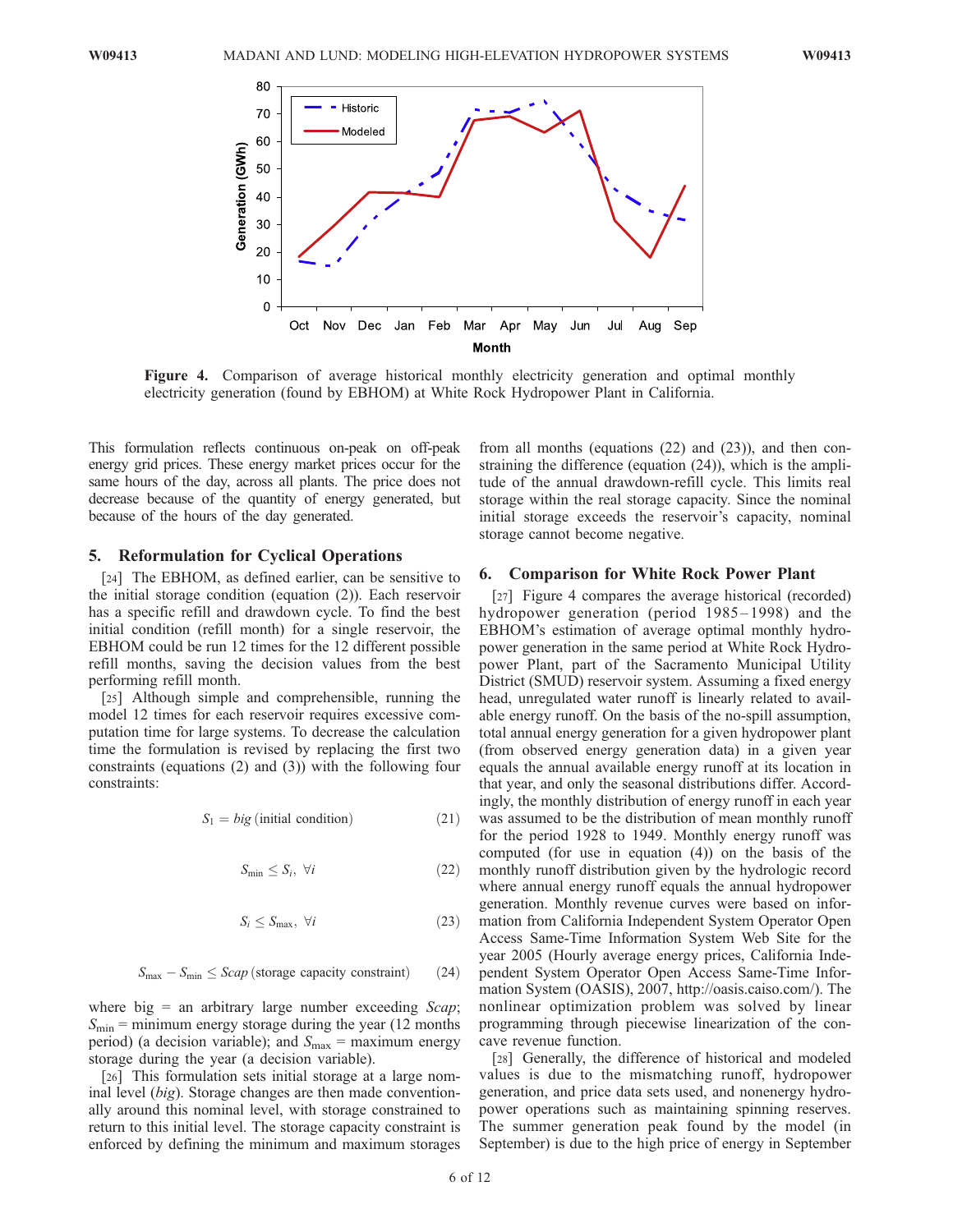|  |  | Table 1. Summary of Results of the Two Methods Used to Study the SMUD System <sup>a</sup> |  |  |
|--|--|-------------------------------------------------------------------------------------------|--|--|
|--|--|-------------------------------------------------------------------------------------------|--|--|

| Method       | Scenario  |                                                              |        |                   |        |  |
|--------------|-----------|--------------------------------------------------------------|--------|-------------------|--------|--|
|              | Historic  | GFDLA2                                                       | GFDLB1 | PCMA <sub>2</sub> | PCMB1  |  |
|              |           | Annual Runoff Change With Respect to the Historical Case     |        |                   |        |  |
| <b>NA</b>    | <b>NA</b> | $-52\%$                                                      | $-37%$ | $-12\%$           | $-3\%$ |  |
|              |           | Annual Generation (GWh)                                      |        |                   |        |  |
| <b>EBHOM</b> | 1,672     | 793                                                          | 1,055  | 1,428             | 1,605  |  |
| Traditional  | 2,647     | 1.217                                                        | 1.655  | 2,246             | 2,546  |  |
|              |           | Annual Generation Change With Respect to the Historical Case |        |                   |        |  |
| <b>EBHOM</b> | <b>NA</b> | $-53\%$                                                      | $-37%$ | $-15%$            | $-4\%$ |  |
| Traditional  | <b>NA</b> | $-54\%$                                                      | $-37%$ | $-15%$            | $-4\%$ |  |
|              |           | Annual Revenue (million \$)                                  |        |                   |        |  |
| <b>EBHOM</b> | 118       | 71                                                           | 87     | 105               | 115    |  |
| Traditional  | 167       | 98                                                           | 122    | 150               | 163    |  |
|              |           | Annual Revenue Change With Respect to the Historical Case    |        |                   |        |  |
| <b>EBHOM</b> | <b>NA</b> | $-40%$                                                       | $-26%$ | $-11\%$           | $-3\%$ |  |
| Traditional  | <b>NA</b> | $-41\%$                                                      | $-27%$ | $-10%$            | $-2\%$ |  |

<sup>a</sup>The two methods are EBHOM and the traditional hydropower optimization of Vicuna et al. [2008]. For the SMUD system, see Madani et al. [2008]. NA means not applicable.

in the data set, which might not be true for the period 1985 – 1998. Often hydropower generators presell their power through long-term contracts with fixed prices and control only that portion of hydropower generation not already sold.

#### 7. Reliability

[29] To examine the reliability, advantages, and limitations of the proposed method, EBHOM was tested against an existing hydropower optimization model on California. Therefore, in a collaborative-comparative study, Madani et al. [2008] studied the climate change effects on hydropower generation of Sacramento Municipal Utility District's (SMUD) hydropower facilities in California through two different approaches. The studied high-elevation hydropower system, known as the Upper American River Project (UARP), is in El Dorado and Sacramento counties within the Rubicon River, Silver Creek, and the South Fork American River drainages, on the west slope of the Sierra Nevada Mountains in California. The UARP has 11 reservoirs which can hold over 524 million  $m<sup>3</sup>$  (425,000 acrefeet) of water, 8 powerhouses which can generate up to 688 MW of power, and about 45 km (28 miles) of power tunnels/penstocks [Madani et al., 2008].

[30] In the first approach, the energy storage capacities, corresponding to each hydropower facility, were estimated through the NSM. Then EBHOM was developed for the each hydropower facility. In the second approach, a traditional hydropower optimization model [*Vicuna et al.*, 2008] was developed for the whole system. This second (physically based) model used the conventional volumetric units and restricted the operations to physical constraints (i.e., turbine and reservoir capacity) and operational constraints (e.g., minimum in-stream requirements). This model assumed no head-storage effect (storage does not significantly affect hydropower head in high head units) which made the model formulation linear when off-peak and on-peak pricing were not considered. To incorporate the on-peak and off-peak pricing, the formulation of the model was modified on the basis of the introduced energy price representation method (equations  $(17)$ – $(20)$ ) which made the model nonlinear (similar to EBHOM). While EBHOM had a perfect foresight into future hydrologic conditions and used a monthly time step, the second model used a moving horizon approach [Hooper et al., 1991] with variable time steps (daily to monthly) which gave the model a partial foresight at different temporal resolutions into future inflow conditions [Vicuna et al., 2008].

[31] The two models where solved through piecewise linearization to estimate the monthly hydropower revenues between October 1984 and September 1998 under four climate change scenarios and the historical scenario. The climate change scenarios used were the outputs from the variable infiltration capacity (VIC) model, a macroscale, distributed, physically based hydrologic model [Liang et al., 1994]. The climate scenarios considered in the analysis corresponded to the projections of the NCAR PCM and GFDL CM2 climate models run under the greenhouse gas emission scenarios SRES A2 and SRES B1 [Cayan et al., 2006]. Generally, a decline in spring and summer streamflows and an increase in streamflows in winter would be expected under these climate warming scenarios. In terms of extreme daily conditions, higher flows during winter time and lower flows in spring and early summer months were projected. Table 1 shows the results of the two models. Although the two methods predicted different generation and revenues for different climates, they predicted the same changes in generation and revenue from the historical case. The annual generation predicted by EBHOM exactly equaled the historical annual generation, as EBHOM had used the historical annual generation as an annual energy inflow to the system. The conventional method overestimated the annual generation and revenues, however, its predicted generation reduction under climate warming scenarios matched the results of EBHOM.

[32] Figure 5 shows the recorded average monthly generation and the predicted average monthly generation from both methods for historical inflows. One reason for the mismatch between the modeled and recorded generations is the use of 2005 hydropower prices for the whole modeling period (1985 – 1998) because of the unavailability of earlier price data. Although there was a difference between actual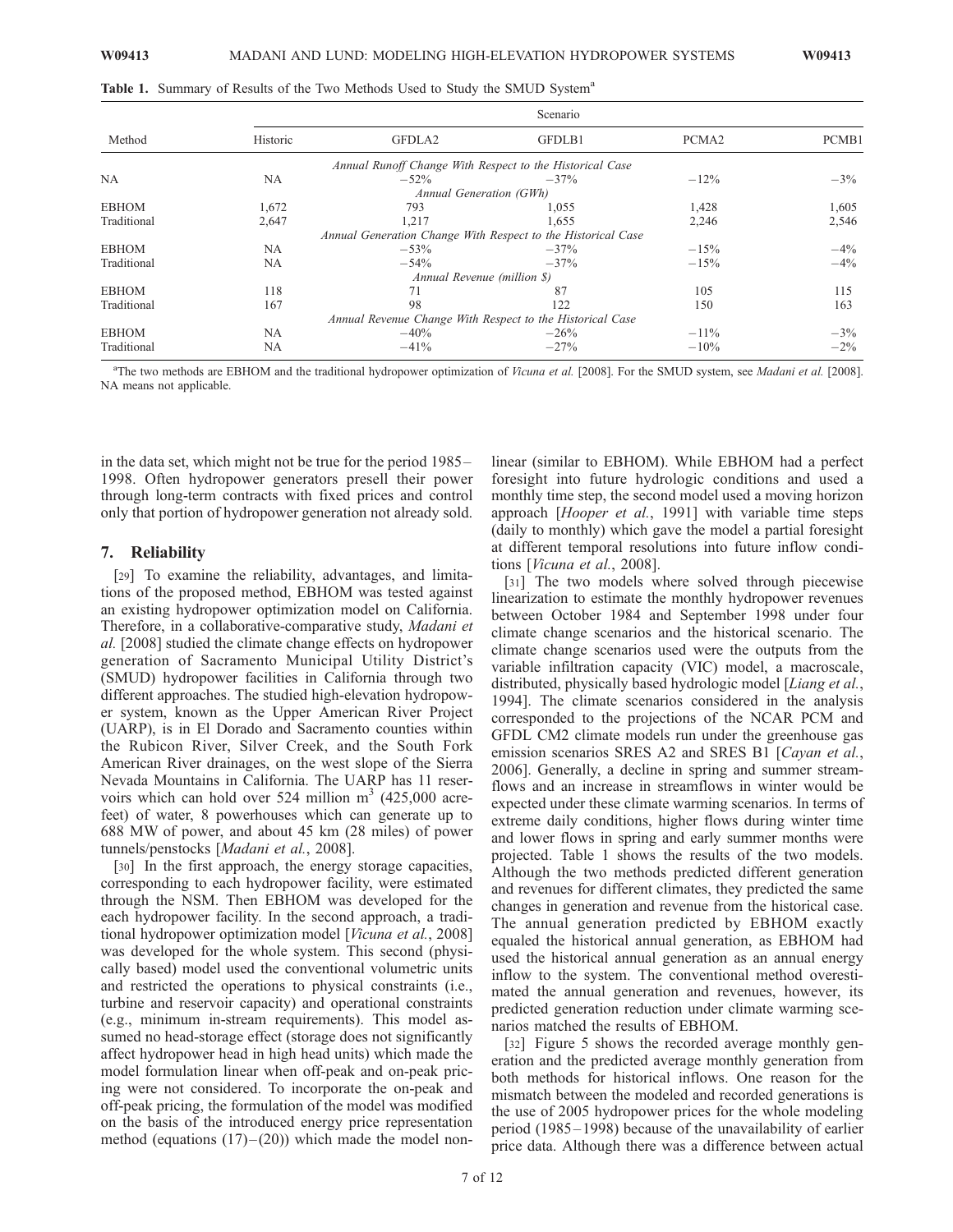

Figure 5. Recorded and modeled monthly hydropower generation of the SMUD system (methods 1 and 2 correspond to EBHOM and the traditional hydropower optimization model of Vicuna et al. [2008], respectively) [Madani et al., 2008].

and simulated generation, both models suggested a comparable monthly generation pattern, similar to the average monthly hydropower price pattern in 2005. Both models overestimated generation in September – January and underestimated generation in other months.

[33] Figures 6a and 6b show the predicted average monthly hydropower generation distribution (equation (9)) through both methods for different climate scenarios and recorded average monthly hydropower generation during the study period. Both models predicted similar monthly generation patterns under each climate scenario.

[34] Figures 7a and 7b show the estimated end of month used storage capacity from both methods for different climates. Figure 7 indicates what percentage of storage capacity (energy storage capacity in Figure 7a and volumetric storage capacity in Figure 7b) used at the end of each month. Although the units are different, both methods predicted the same pattern of changes under different climate scenarios. Although, spills are expected with climate change, Figures 7a and 7b may imply that the storage never reaches the maximum capacity and there is no spill. However, what is shown here is the maximum capacity of the whole system. Thus, while one reservoir spills, other reservoirs might not be full. On the basis of the results, not all reservoirs fill at the same time. Thus, the used storage capacity never reaches 100% of the systemwide storage capacity. A comparison of Figures 7a and 7b implies that in general, more systemwide storage is used with EBHOM. This is for two reasons. First, the NSM underestimates system storage capacity. Second, the NSM considers energy

storage capacity as that portion of the total capacity actually used for energy generation. Thus, it ignores that portion of the actual capacity which might be used for other purposes or remain unused in the average year. NSM also does not allow carryover storage (Figure 7a). However, the traditional model allows for carryover storage, and with a foresight of future inflow conditions might use carryover storage to supply generation under dry future hydrologic conditions. For the traditional model, monthly storage never reaches zero.

[35] Since NSM underestimates storage capacities, the energy-based method underestimated the adaptability of the studied system to climate change. EBHOM optimizes monthly hydropower generation on the basis of its perfect foresight into future hydrological pattern. This kind of management is impossible in practice as there is always some risk in reservoir operation decisions because uncertainty in future hydrologic and price conditions. Despite these drawbacks, EBHOM's results were very similar to those of the traditional optimization model. Both methods predicted almost the same changes in annual generation and revenues under climate warming scenarios and predicted the same trend of monthly generation and monthly water (energy) storage. EBHOM's simplicity and the amount of detailed information required for modeling a given hydropower system are its advantages over traditional volumetric-based models. Since modeling large high-elevation hydropower systems like that in California with more than 150 hydropower plants through traditional methods would be tedious and costly, EBHOM can be used in



Figure 6. Hydropower generation of SMUD system under different climate scenarios: (a) EBHOM results and (b) traditional optimization results [Madani et al., 2008].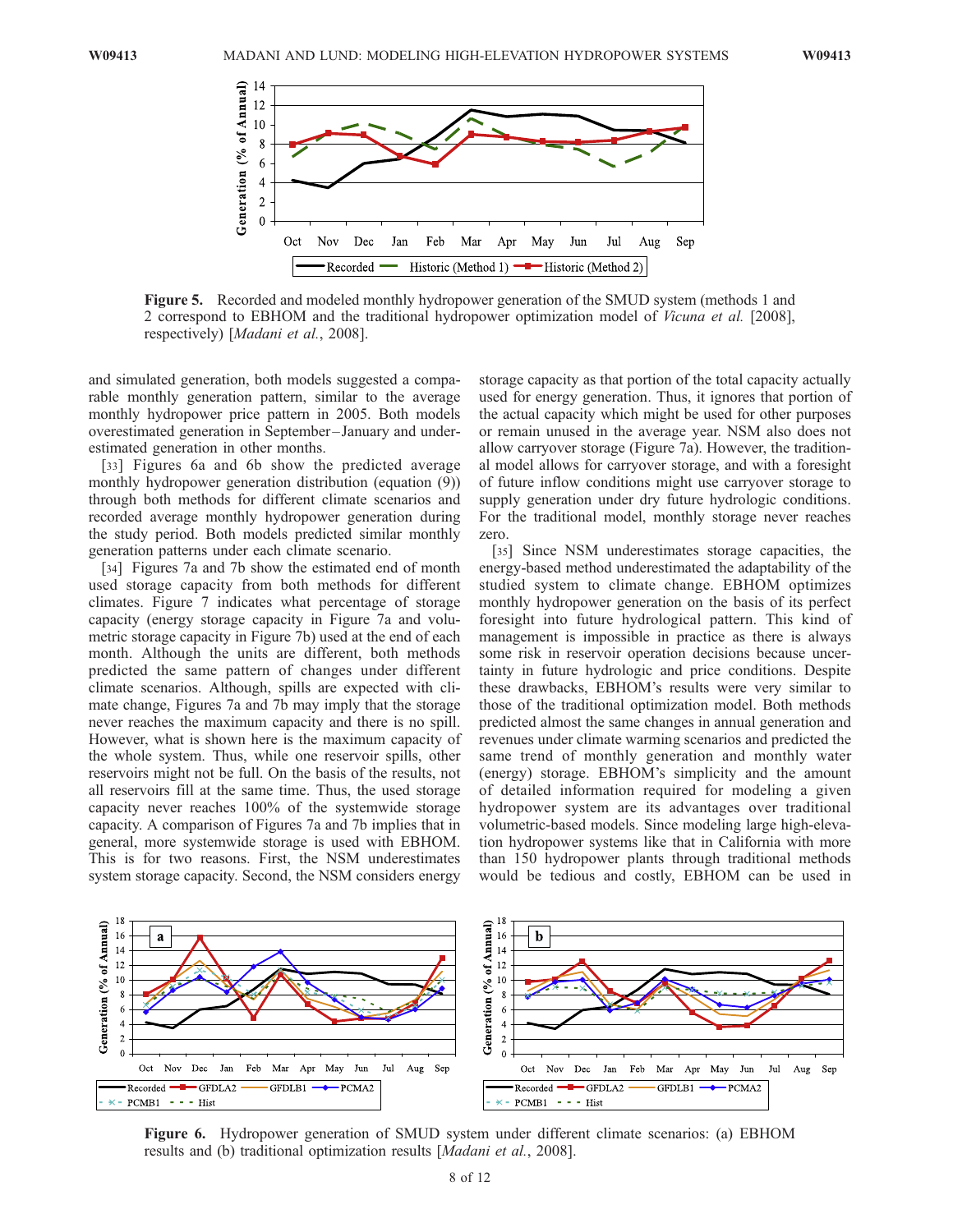

Figure 7. End of month used storage in the SMUD system: (a) EBHOM results and (b) traditional optimization results [Madani et al., 2008].

preliminary studies of the high-elevation hydropower systems in California. A detailed traditional optimization model can provide information on more detailed local operations including water storage in the reservoirs, spills in different months of the year, and minimum downstream flows. EBHOM is useful for studying large hydropower systems when there is less interest in details of the system and the traditional method is preferable when more detail is needed for particular systems.

#### 8. Estimation for 137 Plants in California

[36] EBHOM was applied for modeling the high-elevation hydropower system in California. One hundred fifty-six (156) high-elevation (above 305 m or 1,000 feet) hydropower plants in California were identified. Monthly hydropower energy generation information from U.S. Energy Information Administration Databases for the period 1985 to 1998 was used to estimate average monthly hydropower energy generation of each power plant. Instead of using the name plant capacity of each hydropower plant, the maximum actual monthly generation over the 1982– 2002 period was used as the monthly generation capacity. For estimating energy storage capacity available for each hydropower unit, mean monthly generation and mean annual generation were estimated. Mean monthly values were then normalized into percent of mean annual generation (equation (9)) to characterize the average seasonal distribution of energy generation at each unit. Since runoff patterns vary by elevation, three elevation ranges are considered (305-710 m or

1,000 – 2000 feet, 710 – 915 m or 2000 – 3000 feet, and above 915 m or 3000 feet). Monthly runoff data for the study period were obtained from several USGS gauges representing these elevation ranges, selected in consultation with the former California Department of Water Resources (DWR) chief hydrologist. For each elevation range, mean monthly and mean annual runoffs were estimated. Mean monthly values were then normalized into percent of mean annual runoff (equation (8)) to characterize the average seasonal distribution of available water runoff for each elevation range. Energy storage capacity of each unit was then estimated using the NSM. Real time hourly energy prices were obtained from the California ISO OASIS for the year 2005 (OASIS Web site, http://oasis.caiso.com/) to derive convex monthly revenue curves.

[37] EBHOM was used to estimate the optimal historical monthly generation. The EBHOM for each plant was solved in Microsoft Excel (through piecewise linearization) with ''What's Best,'' a commercial solver package for Microsoft Excel. With the cyclic EBHOM formulation, each run for one reservoir for each year under a given hydrology takes 3 – 4 s. Historical generation data was complete for 137 highelevation plants for the period of 1985–1998. The piecewiselinear optimization model was run for each year to find revenue-maximizing monthly reservoir storage and energy generation for these 137 power plants with the historical hydrology. Assuming no over-year storage, release decisions in each year are independent. Figure 8 shows the range of the estimated energy storage and generation capacities of the studied high-elevation hydropower plants.



Figure 8. Range of the estimated energy storage and generation capacities of the 137 studied highelevation hydropower plants in California.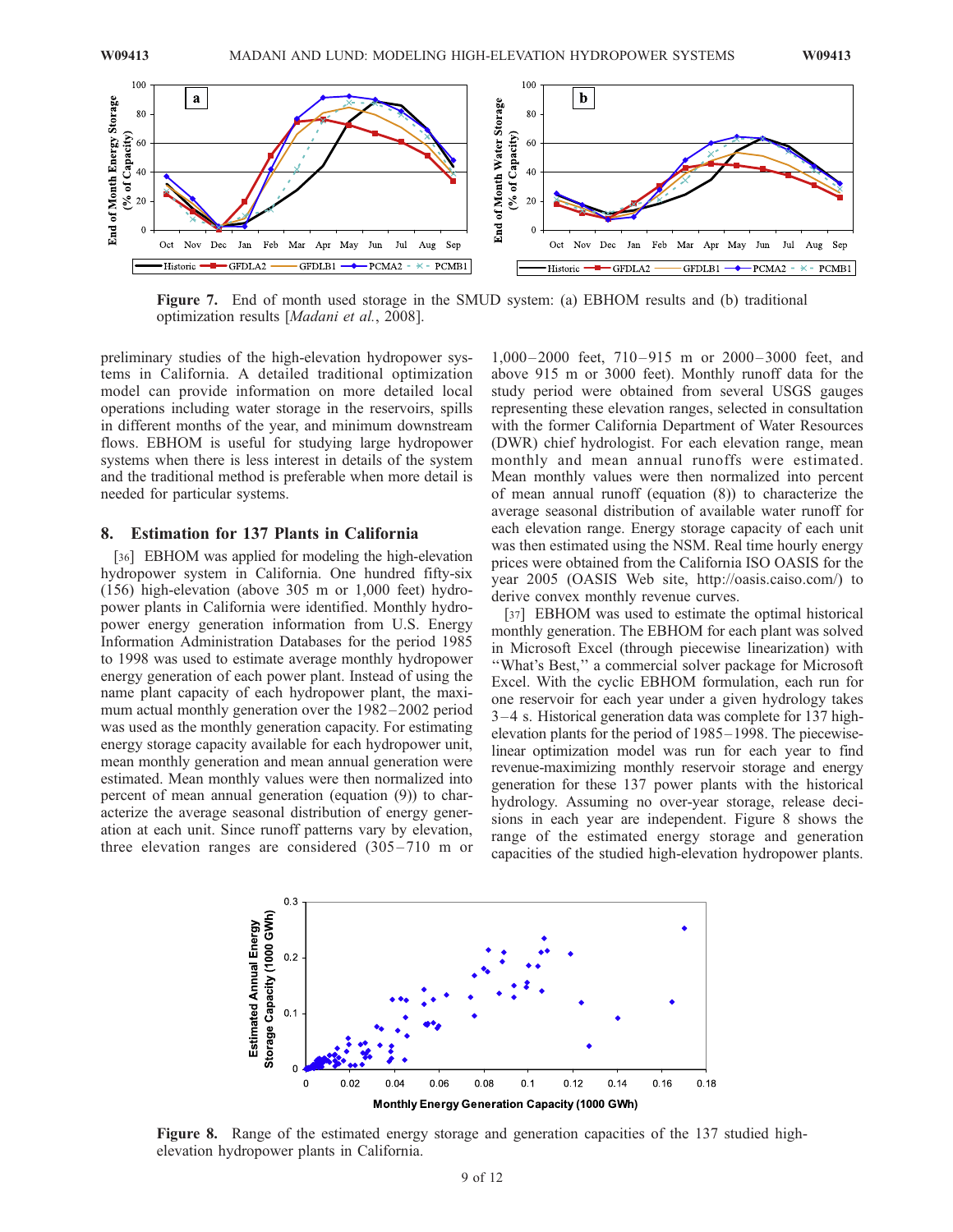

Figure 9. Comparison of historical average monthly electricity generation and optimal average monthly electricity generation (found by EBHOM) of 137 hydropower units in California in the 1985– 1998 period.

The annual energy storage capacities of almost half of the studied power plants are at least 1.5 times larger than their monthly generation capacity, which provides some flexibility in operations. For more than 100 studied power plants, energy storage capacity exceeds one month of generation capacity.

[38] Figure 9 shows the historical and modeled average energy generation of 137 hydropower plants for the period 1985 to 1998. (The analysis has not been done for an average year but for 14 years of hydrologic (energy inflow) annual variability, spanning dry, wet, and average years. The results are reported as averages over the 14 year period for which 14 model runs were required). The optimized generation for the historical climate differs from historical observations (the dashed curve in Figure 9). Differences arise from a variety of factors, including nonhydropower operating factors, different hydropower prices for the recorded years, nonenergy hydropower operations such as spinning reserves, and the foresight of the model regarding incoming flows. Another reason for divergence between the EBHOM's results and the observed generation is application of a representative annual hydrograph for each elevation band rather than locally measured inflows for each year. Generation results are price driven and follow the California ISO energy price trends in 2005.

[39] Figure 10 shows the average optimized end-ofmonth energy storage in all reservoirs combined. EBHOM

suggests that reservoirs reach their minimum storage level by the end of December in preparation to capture inflow from winter precipitation and spring snowmelt. On average, reservoirs fill by June and gradually empty for energy generation over summer when prices are higher and there is little natural inflow. Thus, under historical conditions, refill starts in January and drawdown starts in July.

[40] Figure 11 indicates the average shadow prices of annual energy storage and generation capacities (the average increase in annual revenue per unit of annual capacity expansion) for all 137 reservoirs for the study period. Figure 11 shows the average increase in annual revenue (y axis) per MWh annual energy storage/generation capacity expansion for corresponding number of power plants (x axis). For instance, increase in annual revenue is less than \$10 per MWh energy storage capacity expansion for 18 of the studied power plants. For most plants, one unit of annual storage capacity expansion is more beneficial than one unit of annual generation capacity expansion as water can be stored in the reservoir in low-value months to be released in summer when energy prices are higher. Although expansion of storage and generation capacities is always beneficial, expansions might not be justified because of expansion costs. In some cases, where hydropower plants are in series and draw on the same upstream reservoir, the value of expanding that reservoir would be the sum of storage expansion values for all downstream plants. Since



Figure 10. Average modeled total end-of-month energy storage (found by EBHOM) of 137 hydropower units in California in the 1985–1998 period.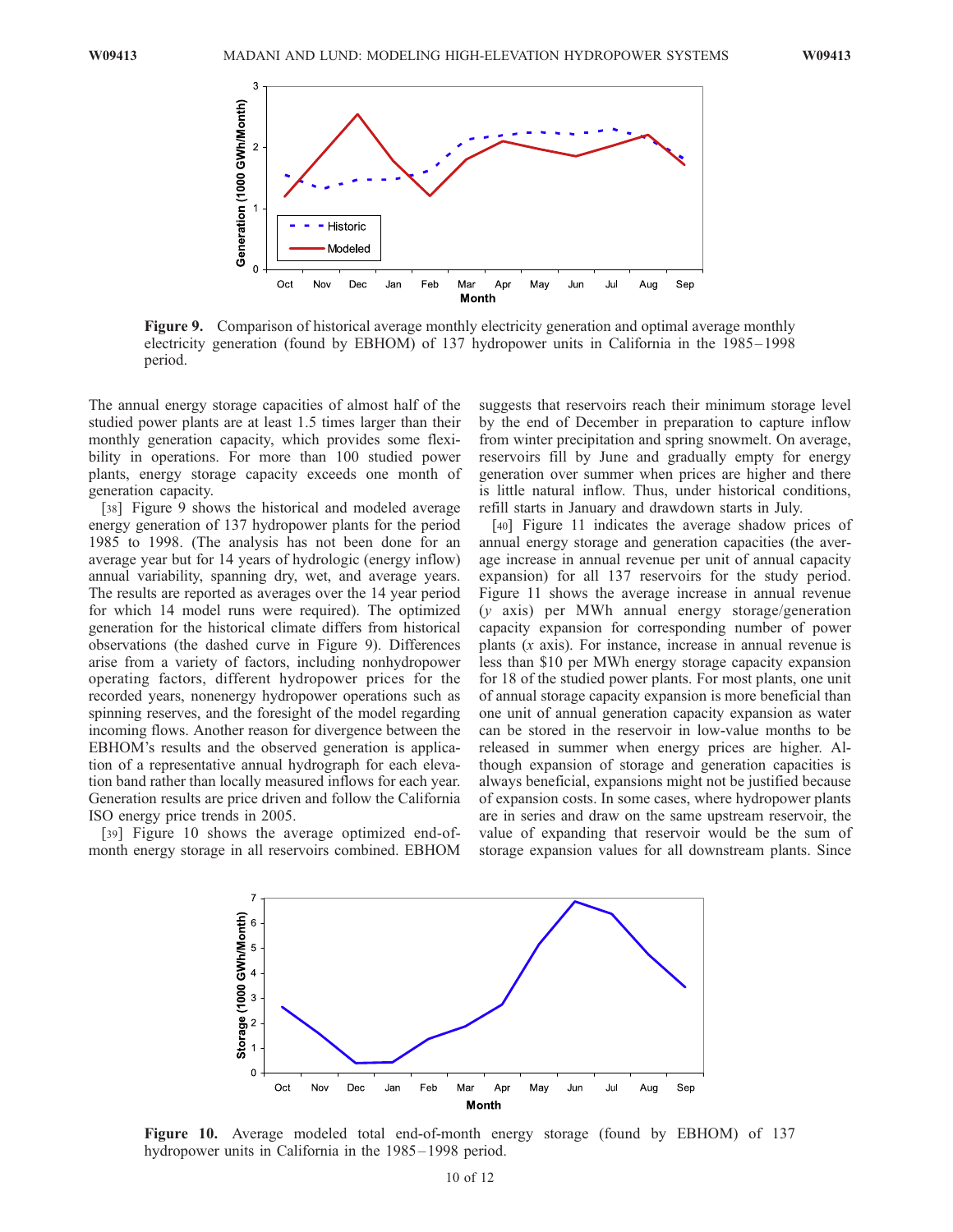

Figure 11. Average shadow prices of monthly energy generation and energy storage capacities (found by EBHOM) of 137 hydropower units for California in the 1985 – 1998 period.

the NSM (no-spill method) tends to underestimate energy storage capacities, the values for storage capacity expansion are probably high estimates.

# 9. EBHOM Applications

[41] Generally, an EBHOM can be applied in any hydropower system operation study where there is relatively little effect of storage on head and there is an interest in the big picture of the system and details are of lesser importance (e.g., large-scale policy, preliminary planning, and adaptation studies). Some potential applications are discussed below.

[42] Climate warming is a hydropower concern in regions with significant snowmelt runoff, such as California. Highelevation hydropower systems in California rely on snowpack for seasonal storage of precipitation, which makes those systems more vulnerable to climate warming [Vicuna et al., 2008; Madani and Lund, 2007]. EBHOM is convenient for studying climate change effects on large-scale hydropower systems. Monthly runoff (energy inflow) can be perturbed for various climate change scenarios. The effects of several climate scenarios can be calculated quickly for broad system-scale studies to accompany more local conventional hydropower optimization studies [Vicuna et al., 2008].

[43] Effects of energy demand/pricing changes on hydropower generation and resulting downstream flows also can be studied using EBHOM. Greater energy demand increases energy prices. Currently, electricity is more expensive in summer and winter months from cooling and heating. Energy demand can change for various climatic, economic, technologic, policy, or market reasons. Climate warming also can reduce winter energy use and prices (for heating) and increase use and prices in summer (for cooling). Energy prices also might change from changes in supply. For instance, more energy generation from earlier snowmelt might reduce energy prices in early spring. Energy prices also can change with long-term changes in energy use technologies (e.g., for heating and cooling), economic growth, energy market conditions (availability of nonhydropower energy supplies), energy conservation, or energy regulatory policies. The effects of changes in energy prices on hydropower generation can be studied conveniently by developing representative revenue curves (similar to Figure 3) for conditions of interest.

[44] In some parts of the world, large-scale expansions of hydropower storage and generation are being contemplated. EBHOM formulations can be used to explore and identify

promising types and locations of power plant expansions, employing the Lagrange multiplier (shadow price) results for energy storage and generation capacity constraints.

[45] A final application of this type of coarse model might be for seasonal energy production and market studies and forecasts. A coarse EBHOM can quickly give seasonal energy planners and schedulers insights into when and how much hydropower is likely to be produced over a coarse seasonal horizon, although operators are likely to have access to more detailed proprietary models.

# 10. Limitations

[46] The no-spill method (NSM) for estimating energy storage capacity should be applied to the systems where there is little or no spill in many years and little over-year storage. Nevertheless, the NSM will tend to underestimate storage capacities and therefore also underestimate the adaptability of the hydropower system to hydrologic and economic conditions. More detailed studies could improve estimates of energy storage capacities.

[47] For this application to California, we assume that inflow distributions adhere to fixed seasonal patterns, which seem reasonable for California's Mediterranean climate. This EBHOM is formulated without environmental flows. Environmental constraints sometimes restrict the flexibility of operations and introduce trade-offs between hydropower generation revenues and ecosystem conservation benefits. These tend to be less for high-elevation reservoirs, but will probably increase with time. Environmental constraints could be included as minimum releases or as changes in the objective function or the frequency distribution of prices.

[48] EBHOM is a deterministic model and optimizes generation on the basis of perfect foresight for seasonal inflows and the frequency distribution of prices. Such management is impossible in practice, because of imperfectability of forecasts of hydrologic and price conditions. Long-term generation contracts also will affect operations.

### 11. Conclusions

[49] This study introduced an innovative simplified approach for exploring the performance of high-elevation hydropower systems without detailed information on volumetric storage capacity, inflow, turbines, or geometric configuration. Estimation of energy storage capacity is from seasonal shifts of energy inflows to generation, energy